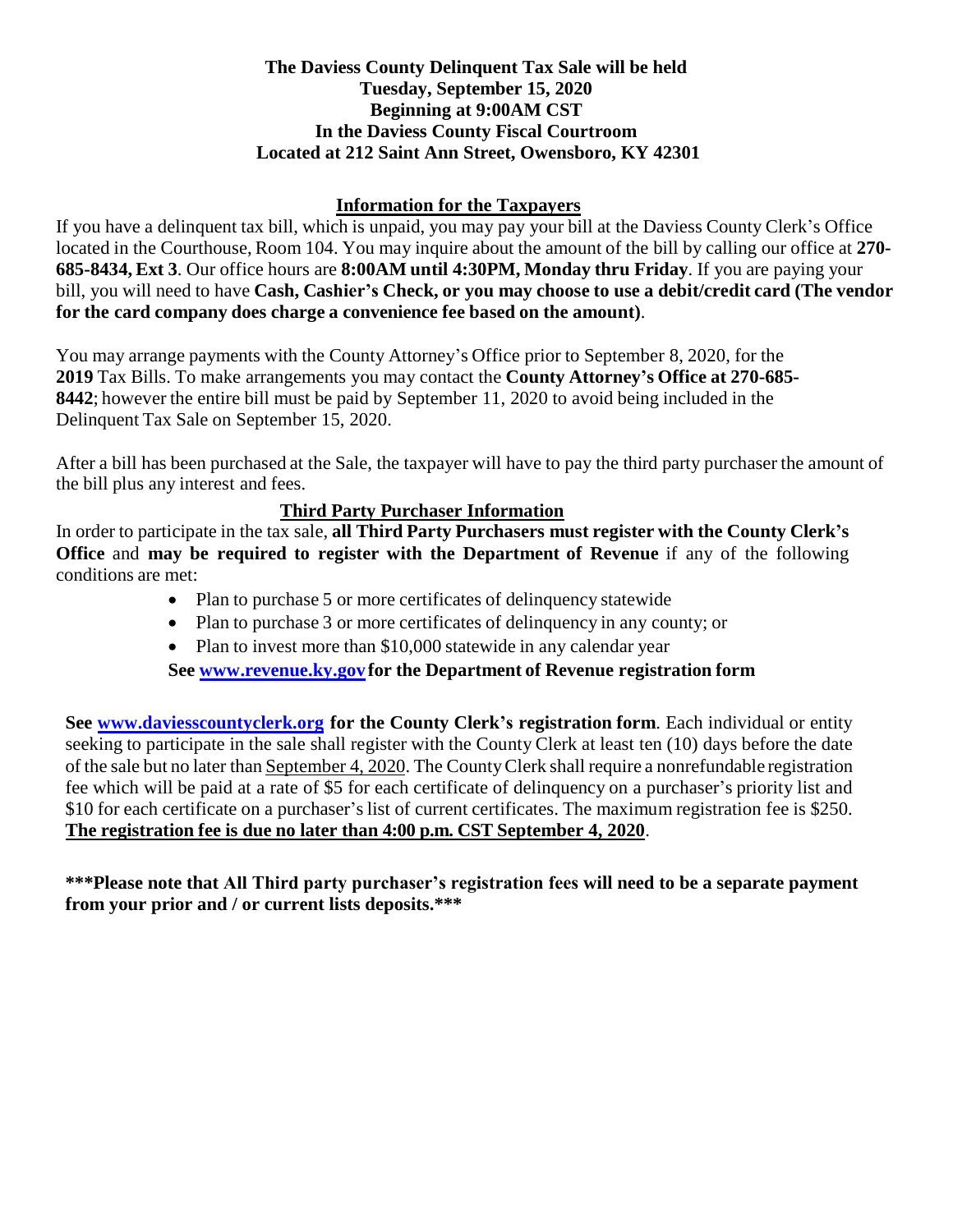# **Purchase Process for Third Parties Holding Prior Year Certificates:**

1) Any individual or entity holding a certificate of delinquency from a prior year shall submit to the County Clerk a separate list of certificates of delinquency they wish to purchase relating to the property for which they held the prior year certificate of delinquency. This list must be submitted at least ten (10) days before the date of the sale but no later than September 4, 2020. This list shall be clearly marked as a prior year certificate of delinquency list. The prior year certificate of delinquency list shall include for each certificate of delinquency:

- a) The current year's tax bill number;
- b) The prior year claim's tax bill number;
- c) The prior year claim's tax year;
- d) The book and page number where the prior year lien claim has been filed, if applicable.

2) Full payment by certified funds shall be tendered to the County Clerk by September 4, 2020.

3) On the morning of the County Clerk's Sale, prior to beginning the sale process, the Clerk shall sell all certificates of delinquency for which prior year certificate information was presented and verified to the third-party with the most recent tax year claim seeking to purchase the certificate of delinquency. The payment tendered at the time the list was submitted shall be used to satisfy the amount due, and any refunds shall be made for certificates of delinquency not sold in accordance with the list and payment presented. All remaining tax bills will be placed in the pool of liens to be sold by the Clerk as described below.

## **Third Party Purchaser Lists of** *Current* **Certificates of Delinquency:**

1) The purchaser shall submit a list of current certificates of delinquency he, she, or it is intending to purchase at least ten (10) days before the date of the sale but no later than September 4, 2020. **Your List MUST BE IN PURCHASE PREFERENCE ORDER listing the tax bill number 1st** and shall include the certificates of delinquency in the following order:

- a) The tax bill number;
- b) The taxpayer name;
- c) Address of property;
- d) The amount due on the certificate of delinquency; and
- e) A total amount for all certificates of delinquency included on the list.

2) The County Clerk shall require 25% of the amount due on all current certificates by September 4, 2020. Payment must be in certified funds.

3) During the period between the submission of the lists and the Clerk's Sale, the County Clerk shall review the submitted lists to identify multiple purchasers interested in the certificate of delinquency on the same property and based upon the information submitted, shall determine the individual or entity that holds the prior year claim for the most recent tax year. As an example, if Company A purchased a 2007 tax bill on April 15, 2008 and Company B purchased a 2000 tax bill on August 20, 2008 and both companies wish to purchase the 2012 tax bill, Company A would be awarded the 2012 tax bill because they own the most recent tax year.

6) Failure of a third party purchaser to properly and timely submit a purchase list or to make payment in full shall result in the loss of purchase priority established by this Section, and all certificates of delinquency to which this paragraph applies shall be included in the pool of certificates of delinquency that will be sold by the County Clerk.